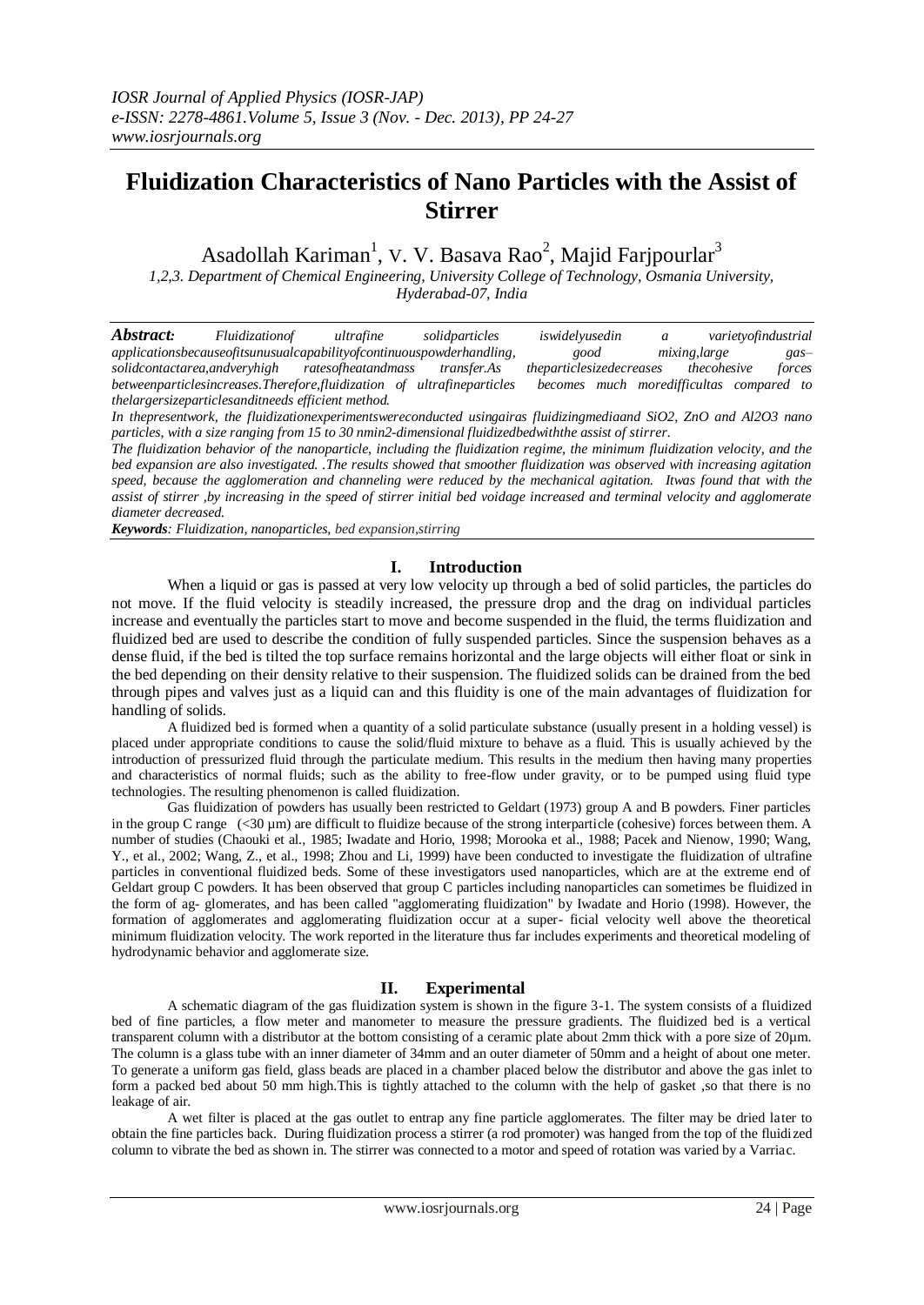

#### **Figure 1 Schematic diagram experimental Set-up**

The compressor is connected to one end of the flow meter and the other end of the flow meter is connected to the bottom of the chamber containing the glass beads. The glass beads help in generating a uniform gas field. On the top of the vertical glass column, an ultrafine mesh or a wet filter is placed. Pressure taps can be seen above and below the distributor, which is placed just above the chamber containing the glass beads, to measure the bed pressure drop. The pressure taps are connected to a U tube manometer through which the bed pressure drop is calculated. Pressure taps are present at the middle and top of the column.

Before the experiment is begun, the sand particles are sieved through an appropriate mesh and their size and particle diameter is determined. Sieving also serves to remove any large agglomerates formed during packing, storage and transportation. However, because of fragmentation and re-agglomeration during fluidization, some agglomerates in the bed might exceed the sieve openings. Because of the surface treatment by the manufacturer, the fine particles may either be hydrophilic or hydrophobic. To minimize the effect of humidity on the fine particle fluidization, pure air from a compressed air tank is used as the fluidizing gas.

The gas flow rate is measured and adjusted by using U-Tube manometer. The bed pressure drop is measured between the two pressure taps, one located at the top of the column near the flow exit and the other slightly above the distributor, so that it is not necessary to measure the pressure drop across the distributor. U tube manometers are used to measure pressure drops. Pressure taps also placed at elevated height on the column to measure the pressure gradients. A stirrer of one meter length along with stirring leaves placed at equal lengths is introduced into the glass column to ensure uniform mixing.

Particles are placed in the vertical column via opening at the top. Wet filter/ ultrafine mesh is fitted at the top and the particles are allowed to settle. The initial height of the bed is noted down. Compressed gas, set at a certain flow rate is allowed to move through the vertical column via the chamber of glass beads, for uniform distribution, and move thorough the pores of the distributor and hence bed expansion takes place. Values are noted down for both increase and decrease in the superficial velocity for both expansion of the bed and pressure drop respectively.

### **III. Results And Discussion**

It was observed experimentally that mechanical agitator like stirrer helped break up the channeling and spouting in a bed of nanosized powders. Previous studies on micron-sized powder fluidization (Iwa- date and Horio, 1998; Pacek and Nienow, 1990; Zhou and Li,1999) and previous studies on nanoparticle fluidization (Cha- ouki et al., 1985; Morooka et al., 1988; Wang, Y., et al., 2002; Wang, Z., et al., 1998) have shown that formation of agglomerates and their fluidization could be achieved at gas velocities well in excess of the minimum fluidization velocity, based on the diameter of the nanoparticles. Considerably smaller gas velocities (but still much larger than that based on the primary nanoparticle size) were adequate in our experiments, given that stirrer provided sufficient energy to the system to overcome interparticle forces and form stable agglomerates.

### **Bed expansion**

For APF nanoparticles, it is observed that the bed fluidizes and expands very uniformly without bubbles with alarge expansion ratio up to 200 %, thebed expansion increases with increasing gas velocity, and the agglomerates distribute uniformly within thebed. Asshown in Figure , for ABF nanoparticles, the bed expands very little with increasing gas velocity (lessthan 50%), andlargebubbles riseupveryquickly through thebed, andthe agglomerates distribute non-uniformly within thebed,thesmaller agglomerates appearto besmoothly fluidized intheupperpartofthebed,while thelargeragglomerates couldbe foundmoving slowlyatthebottom.



**Figure 2 Effect of velocity on bed expansion for different nanoparticle without stirrer**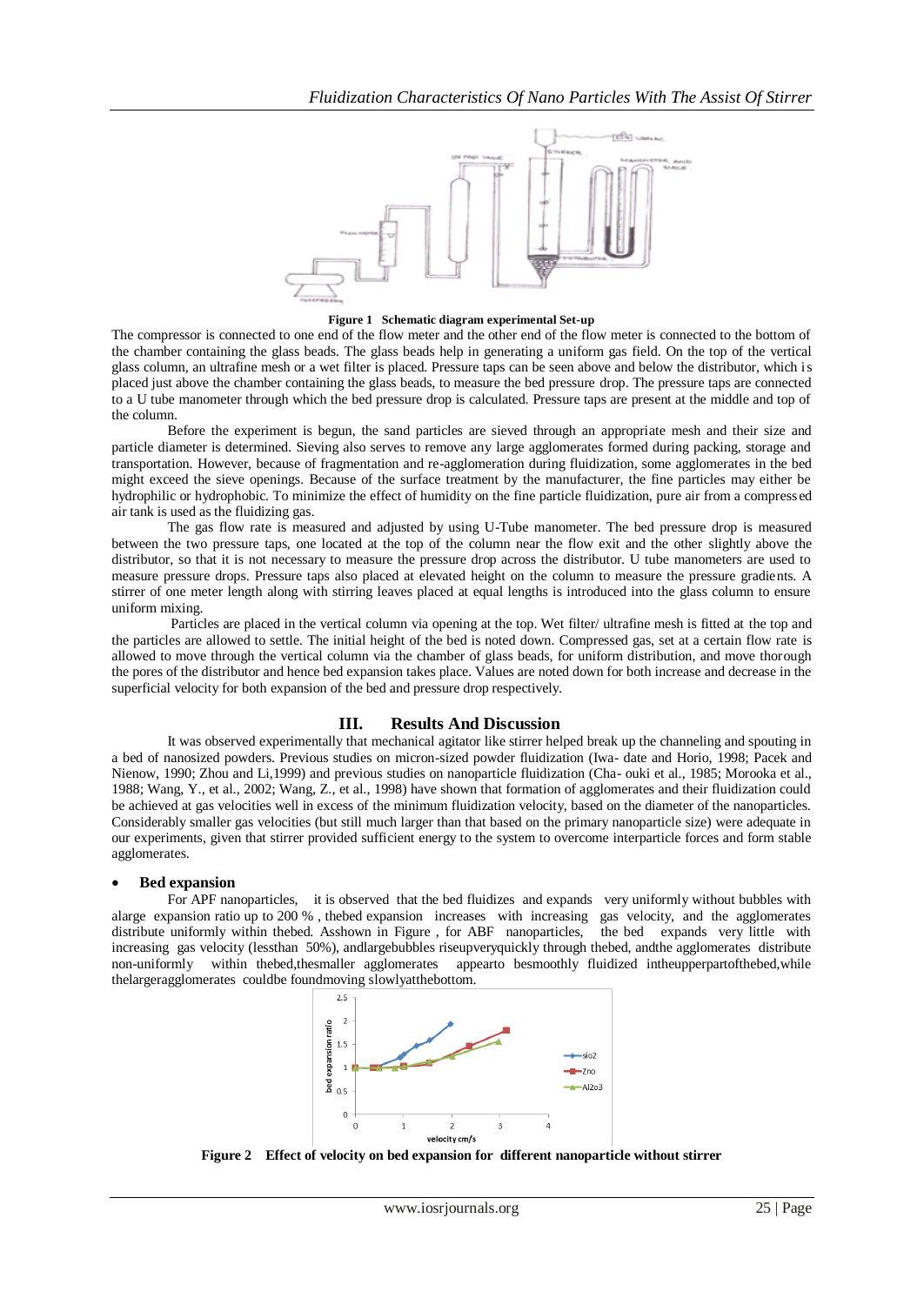## **Effect of stirrer on bed expansion**

Thebedexpansionratioisobservedtobeincreaseswiththeincreasedspeedofthe stirrer(N) thismaybeduetothebedmaterialsof column movesvigorouslyandtheairbubblesarebreakduetocollisionamongparticles.As aresultthe bedexpansiondecreaseswithincreaseofspeedofstirrer.



**Figure 3 Effect of stirrer velocity 60 rpm , 90 rpm and without stirrer on bed expansion ,initial bed height 4.25cm ,SiO2 nanoparticle size of 15nm**



**Figure 4 Effect of stirrer velocity 60rpm , 90 rpm and without stirrer on bed expansion ,initial bed height 1.75cm ,Al2O3 nanoparticle size of 25 nm**



**Figure 5 Effect of stirrer velocity 60rpm , 90 rpm and without stirrer on bed expansion ,initial bed height 1.5cm ,ZnO nanoparticle size of 30 nm**

#### **Effect of stirrer on bed voidage**

it is observed that thebedvoidage of different nanoparticles size isincreasedwiththeincreaseinsuperficial gas velocity(Uo)forthefluidizedbed an so also increase with speedofthestirrerand thusindicatingthe differentfluidizationregimesin the column. Highly porous particles show particulate and bubbling fluidization behavior. The graph of voidage vs. superficial is beneficial in this aspect determination.



**Figure 6 Effect of stirrer velocity 60rpm , 90 rpm and without stirrer on bed voidage ,initial bed height 1.5cm ,ZNO nanoparticle size of 30nm**



**Figure 7 Effect of stirrer velocity 60rpm , 90 rpm and without stirrer on bed voidage ,initial bed height 1.75cm ,Al2O3 nano particle size 25 nm**